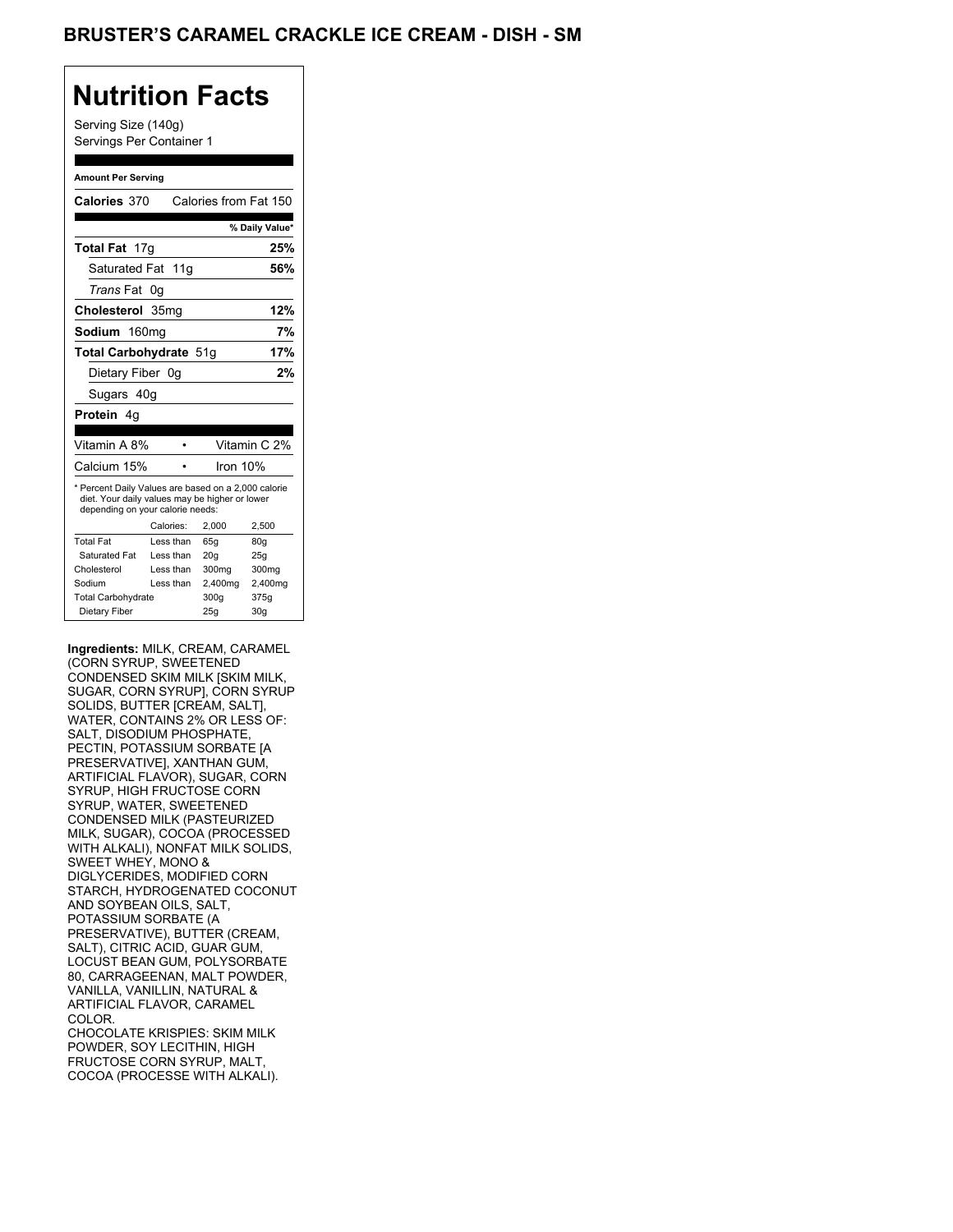### BRUSTER'S CARAMEL CRACKLE ICE CREAM - DISH - REG

#### Nutrition Facts Serving Size (210g) Servings Per Container 1 Amount Per Serving Calories 550 Calories from Fat 220 % Daily Value\* Total Fat 25g 38% Saturated Fat 17g 83% Trans Fat 0g Cholesterol 55mg 18% Sodium 250mg 10% Total Carbohydrate 76g 25% Dietary Fiber <1g 3% Sugars 60g Protein 6g Vitamin A 10% • Vitamin C 4% Calcium 20% • Iron 15% \* Percent Daily Values are based on a 2,000 calorie diet. Your daily values may be higher or lower depending on your calorie needs: Calories: 2,000 2,500 Total Fat Less than 65g 80g Saturated Fat Less than 20g 25g Cholesterol Less than 300mg 300mg<br>Sodium Less than 2,400mg 2,400m Sodium Less than 2,400mg 2,400mg<br>Total Carbohydrate 300g 375g Total Carbohydrate 300g Dietary Fiber 25g 30g

Ingredients: MILK, CREAM, CARAMEL (CORN SYRUP, SWEETENED CONDENSED SKIM MILK [SKIM MILK, SUGAR, CORN SYRUP], CORN SYRUP SOLIDS, BUTTER [CREAM, SALT], WATER, CONTAINS 2% OR LESS OF: SALT, DISODIUM PHOSPHATE, PECTIN, POTASSIUM SORBATE [A PRESERVATIVE], XANTHAN GUM, ARTIFICIAL FLAVOR), SUGAR, CORN SYRUP, HIGH FRUCTOSE CORN SYRUP, WATER, SWEETENED CONDENSED MILK (PASTEURIZED MILK, SUGAR), COCOA (PROCESSED WITH ALKALI), NONFAT MILK SOLIDS, SWEET WHEY, MONO & DIGLYCERIDES, MODIFIED CORN STARCH, HYDROGENATED COCONUT AND SOYBEAN OILS, SALT, POTASSIUM SORBATE (A PRESERVATIVE), BUTTER (CREAM, SALT), CITRIC ACID, GUAR GUM, LOCUST BEAN GUM, POLYSORBATE 80, CARRAGEENAN, MALT POWDER, VANILLA, VANILLIN, NATURAL & ARTIFICIAL FLAVOR, CARAMEL COLOR. CHOCOLATE KRISPIES: SKIM MILK POWDER, SOY LECITHIN, HIGH FRUCTOSE CORN SYRUP, MALT, COCOA (PROCESSE WITH ALKALI).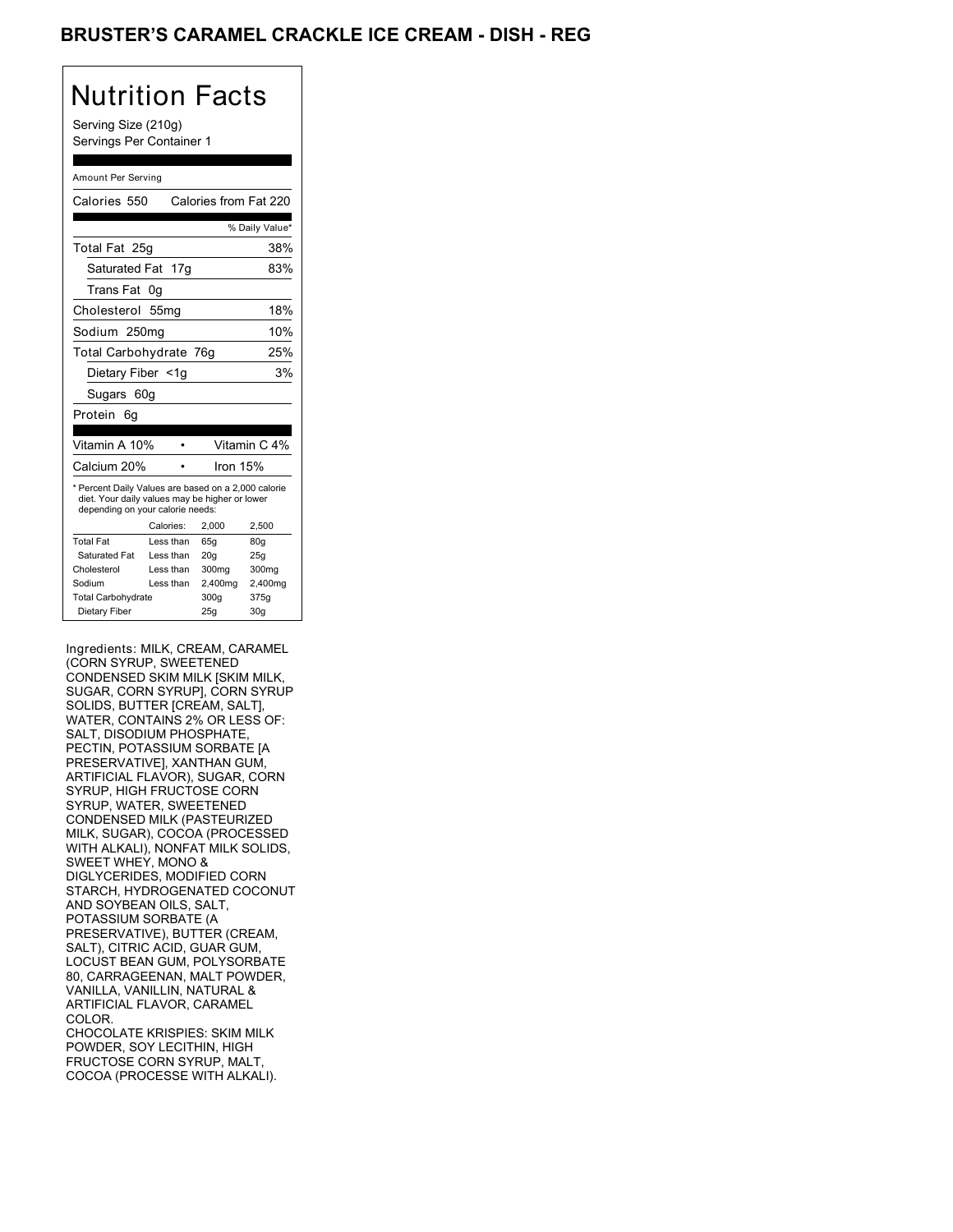## BRUSTER'S CARAMEL CRACKLE ICE CREAM - DISH - LG

# Nutrition Facts

Serving Size (280g) Servings Per Container 1

#### Amount Per Serving

| Calories 740                                                                                                                              |           | Calories from Fat 300 |                   |
|-------------------------------------------------------------------------------------------------------------------------------------------|-----------|-----------------------|-------------------|
|                                                                                                                                           |           |                       | % Daily Value*    |
| Total Fat 33g                                                                                                                             |           |                       | 51%               |
| Saturated Fat 22g                                                                                                                         |           |                       | 111%              |
| Trans Fat                                                                                                                                 | 0g        |                       |                   |
| Cholesterol 75mg                                                                                                                          |           |                       | 24%               |
| Sodium 330mg                                                                                                                              |           |                       | 14%               |
| Total Carbohydrate 102g                                                                                                                   |           |                       | 34%               |
| Dietary Fiber <1g                                                                                                                         |           |                       | 4%                |
| Sugars 80g                                                                                                                                |           |                       |                   |
| Protein 9g                                                                                                                                |           |                       |                   |
|                                                                                                                                           |           |                       |                   |
| Vitamin A 15%                                                                                                                             |           |                       | Vitamin C 4%      |
| Calcium 30%                                                                                                                               |           | Iron 20%              |                   |
| * Percent Daily Values are based on a 2,000 calorie<br>diet. Your daily values may be higher or lower<br>depending on your calorie needs: |           |                       |                   |
|                                                                                                                                           | Calories: | 2.000                 | 2.500             |
| <b>Total Fat</b>                                                                                                                          | Less than | 65q                   | 80g               |
| <b>Saturated Fat</b>                                                                                                                      | Less than | 20q                   | 25q               |
| Cholesterol                                                                                                                               | Less than | 300mg                 | 300 <sub>mq</sub> |
| Sodium                                                                                                                                    | Less than | 2,400mg               | 2,400mg           |
| <b>Total Carbohydrate</b>                                                                                                                 |           | 300g                  | 375g              |
| Dietary Fiber                                                                                                                             |           | 25g                   | 30 <sub>g</sub>   |

Ingredients: MILK, CREAM, CARAMEL (CORN SYRUP, SWEETENED CONDENSED SKIM MILK [SKIM MILK, SUGAR, CORN SYRUP], CORN SYRUP SOLIDS, BUTTER [CREAM, SALT], WATER, CONTAINS 2% OR LESS OF: SALT, DISODIUM PHOSPHATE, PECTIN, POTASSIUM SORBATE [A PRESERVATIVE], XANTHAN GUM, ARTIFICIAL FLAVOR), SUGAR, CORN SYRUP, HIGH FRUCTOSE CORN SYRUP, WATER, SWEETENED CONDENSED MILK (PASTEURIZED MILK, SUGAR), COCOA (PROCESSED WITH ALKALI), NONFAT MILK SOLIDS, SWEET WHEY, MONO & DIGLYCERIDES, MODIFIED CORN STARCH, HYDROGENATED COCONUT AND SOYBEAN OILS, SALT, POTASSIUM SORBATE (A PRESERVATIVE), BUTTER (CREAM, SALT), CITRIC ACID, GUAR GUM, LOCUST BEAN GUM, POLYSORBATE 80, CARRAGEENAN, MALT POWDER, VANILLA, VANILLIN, NATURAL & ARTIFICIAL FLAVOR, CARAMEL COLOR. CHOCOLATE KRISPIES: SKIM MILK POWDER, SOY LECITHIN, HIGH FRUCTOSE CORN SYRUP, MALT, COCOA (PROCESSE WITH ALKALI).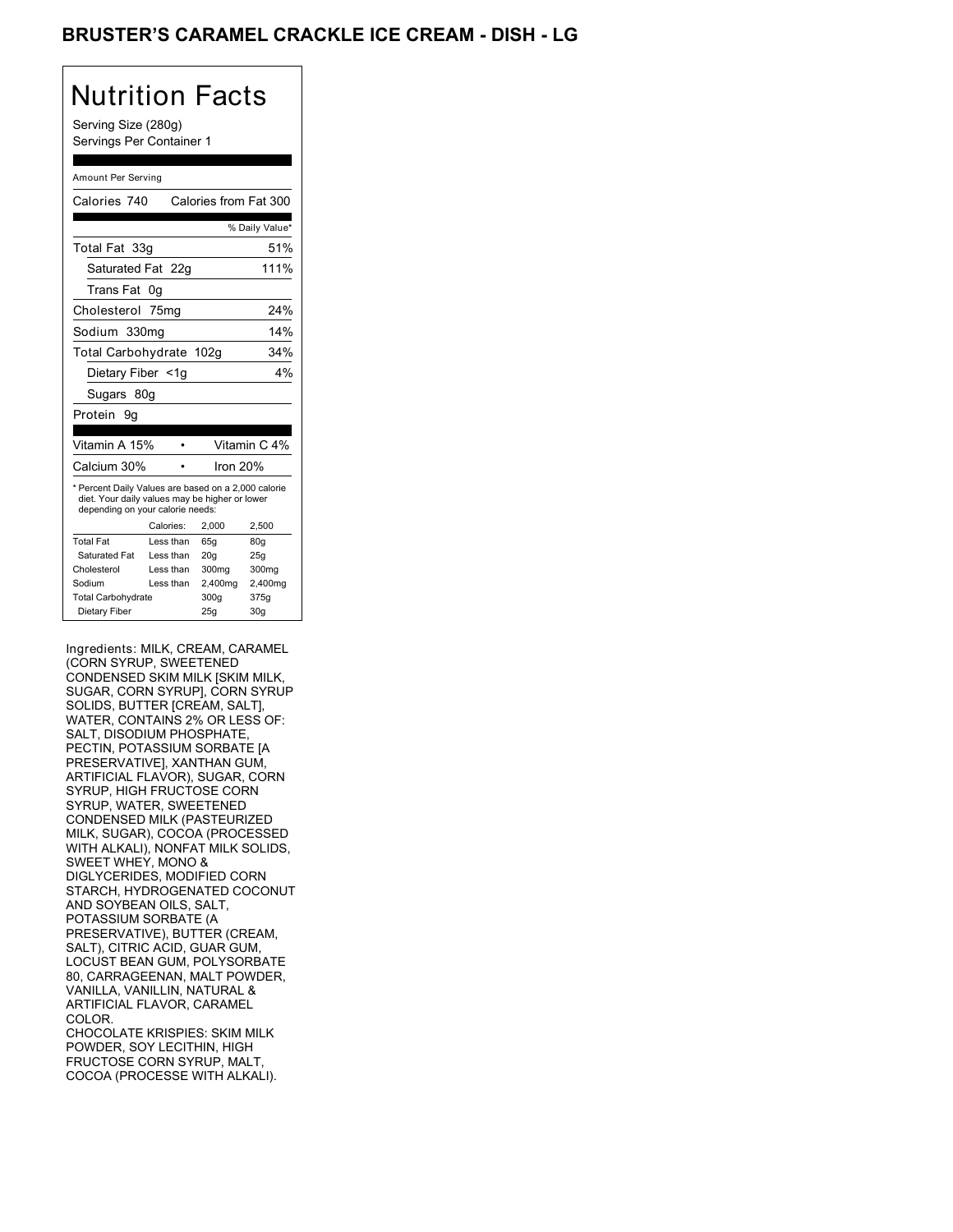## BRUSTER'S CARAMEL CRACKLE ICE CREAM - SUGAR CONE - SM

| Nutrition Facts<br>Serving Size (153g)<br>Servings Per Container 1 |
|--------------------------------------------------------------------|
| Amount Per Serving                                                 |
| Calories from Fat 150<br>Calories 420                              |
| % Daily Value*                                                     |
| Total Fat<br>26%<br>17q                                            |
| Saturated Fat 11g<br>56%                                           |
| Trans Fat 0q                                                       |
| 12%<br>Cholesterol 35mg                                            |
| 8%<br>Sodium 180mg                                                 |
| Total Carbohydrate 63g<br>21%                                      |
| 2%<br>Dietary Fiber 0g                                             |
| Sugars 43g                                                         |
| Protein<br>5q                                                      |
|                                                                    |
| Vitamin A 8%<br>Vitamin C 2%                                       |
| Calcium 15%<br>Iron 10%                                            |
| * Percent Daily Values are based on a 2,000 calorie<br>diet.       |

Ingredients: MILK, CREAM, CARAMEL (CORN SYRUP, SWEETENED CONDENSED SKIM MILK [SKIM MILK, SUGAR, CORN SYRUP], CORN SYRUP SOLIDS, BUTTER [CREAM, SALT], WATER, CONTAINS 2% OR LESS OF: SALT, DISODIUM PHOSPHATE, PECTIN, POTASSIUM SORBATE [A PRESERVATIVE], XANTHAN GUM, ARTIFICIAL FLAVOR), SUGAR, CORN SYRUP, HIGH FRUCTOSE CORN SYRUP, WATER, SWEETENED CONDENSED MILK (PASTEURIZED MILK, SUGAR), COCOA (PROCESSED WITH ALKALI), NONFAT MILK SOLIDS, SWEET WHEY, MONO & DIGLYCERIDES, MODIFIED CORN STARCH, HYDROGENATED COCONUT AND SOYBEAN OILS, SALT, POTASSIUM SORBATE (A PRESERVATIVE), BUTTER (CREAM, SALT), CITRIC ACID, GUAR GUM, LOCUST BEAN GUM, POLYSORBATE 80, CARRAGEENAN, MALT POWDER, VANILLA, VANILLIN, NATURAL & ARTIFICIAL FLAVOR, CARAMEL COLOR. CHOCOLATE KRISPIES: SKIM MILK POWDER, SOY LECITHIN, HIGH FRUCTOSE CORN SYRUP, MALT, COCOA (PROCESSE WITH ALKALI). SUGAR CONE: ENRICHED WHEAT FLOUR (ENRICHED WITH NIACIN, REDUCED IRON, THIAMIN MONONITRATE, RIBOFLAVIN, FOLIC ACID), TAPIOCA FLOUR, SUGAR, VEGETABLE SHORTENING (SOYBEAN AND/OR CANOLA OIL, MODIFIED PALM OIL, SOY LECITHIN, AND/OR PARTIALLY HYDROGENATED SOYBEAN OIL), OAT FIBER AND/OR VEGETABLE FIBER, SALT, CARAMEL COLOR, ARTIFICIAL FLAVOR, SOY LECITHIN.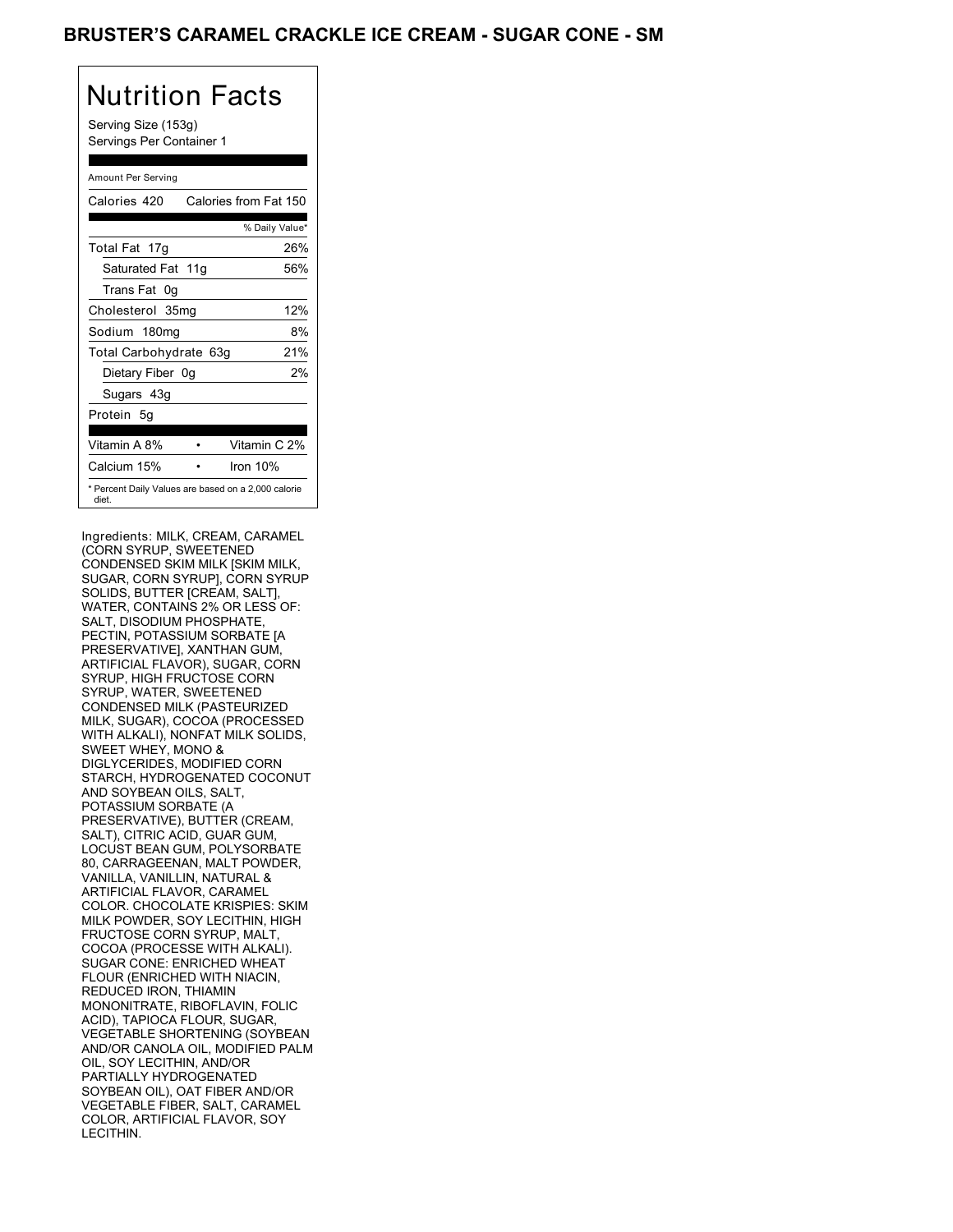## BRUSTER'S CARAMEL CRACKLE ICE CREAM - SUGAR CONE - REG

# Nutrition Facts

Serving Size (223g) Servings Per Container 1

#### Amount Per Serving

| Calories 610           | Calories from Fat 230                               |
|------------------------|-----------------------------------------------------|
|                        | % Daily Value*                                      |
| Total Fat 25g          | 39%                                                 |
| Saturated Fat 17g      | 83%                                                 |
| Trans Fat 0q           |                                                     |
| Cholesterol 55mg       | 18%                                                 |
| Sodium 270mg           | 11%                                                 |
| Total Carbohydrate 88g | 29%                                                 |
| Dietary Fiber <1g      | 3%                                                  |
| Sugars 63g             |                                                     |
| Protein 7g             |                                                     |
|                        |                                                     |
| Vitamin A 10%          | Vitamin C 4%                                        |
| Calcium 25%            | Iron 15%                                            |
| diet.                  | * Percent Daily Values are based on a 2,000 calorie |

Ingredients: MILK, CREAM, CARAMEL (CORN SYRUP, SWEETENED CONDENSED SKIM MILK [SKIM MILK, SUGAR, CORN SYRUP], CORN SYRUP SOLIDS, BUTTER [CREAM, SALT], WATER, CONTAINS 2% OR LESS OF: SALT, DISODIUM PHOSPHATE PECTIN, POTASSIUM SORBATE [A PRESERVATIVE], XANTHAN GUM, ARTIFICIAL FLAVOR), SUGAR, CORN SYRUP, HIGH FRUCTOSE CORN SYRUP, WATER, SWEETENED CONDENSED MILK (PASTEURIZED MILK, SUGAR), COCOA (PROCESSED WITH ALKALI), NONFAT MILK SOLIDS, SWEET WHEY, MONO & DIGLYCERIDES, MODIFIED CORN STARCH, HYDROGENATED COCONUT AND SOYBEAN OILS, SALT, POTASSIUM SORBATE (A PRESERVATIVE), BUTTER (CREAM, SALT), CITRIC ACID, GUAR GUM, LOCUST BEAN GUM, POLYSORBATE 80, CARRAGEENAN, MALT POWDER, VANILLA, VANILLIN, NATURAL & ARTIFICIAL FLAVOR, CARAMEL COLOR. CHOCOLATE KRISPIES: SKIM MILK POWDER, SOY LECITHIN, HIGH FRUCTOSE CORN SYRUP, MALT, COCOA (PROCESSE WITH ALKALI). SUGAR CONE: ENRICHED WHEAT FLOUR (ENRICHED WITH NIACIN, REDUCED IRON, THIAMIN MONONITRATE, RIBOFLAVIN, FOLIC ACID), TAPIOCA FLOUR, SUGAR, VEGETABLE SHORTENING (SOYBEAN AND/OR CANOLA OIL, MODIFIED PALM OIL, SOY LECITHIN, AND/OR PARTIALLY HYDROGENATED SOYBEAN OIL), OAT FIBER AND/OR VEGETABLE FIBER, SALT, CARAMEL COLOR, ARTIFICIAL FLAVOR, SOY LECITHIN.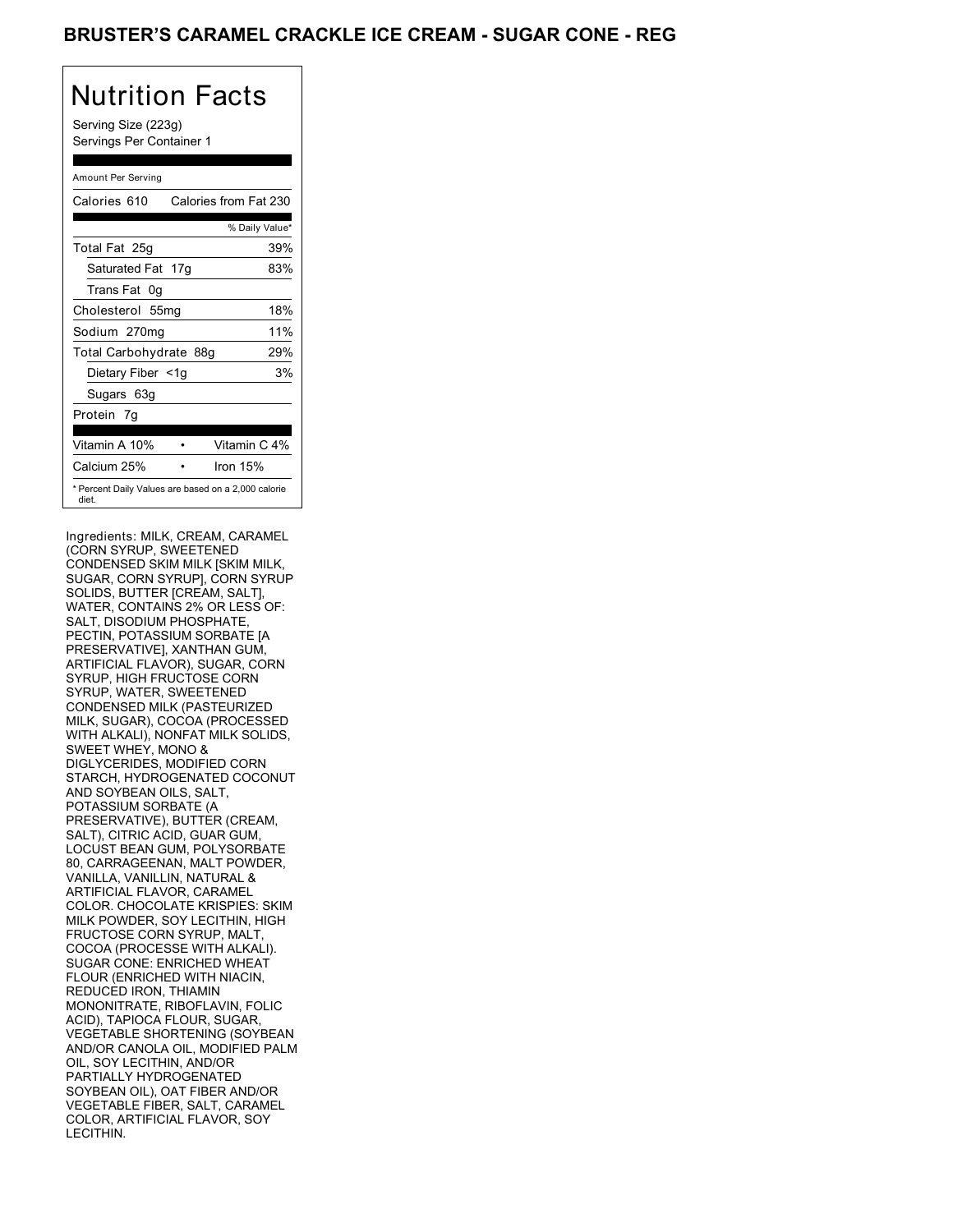## BRUSTER'S CARAMEL CRACKLE ICE CREAM - SUGAR CONE - LG

# Nutrition Facts

Serving Size (293g) Servings Per Container 1

#### Amount Per Serving

| Calories 790                                                 | Calories from Fat 300 |
|--------------------------------------------------------------|-----------------------|
|                                                              | % Daily Value*        |
| Total Fat 33g                                                | 51%                   |
| Saturated Fat 22g                                            | 111%                  |
| Trans Fat 0q                                                 |                       |
| Cholesterol 75mg                                             | 24%                   |
| Sodium 350mg                                                 | 15%                   |
| Total Carbohydrate 114g                                      | 38%                   |
| Dietary Fiber <1g                                            | 4%                    |
| Sugars 83g                                                   |                       |
| Protein 9q                                                   |                       |
|                                                              |                       |
| Vitamin A 15%                                                | Vitamin C 4%          |
| Calcium 30%                                                  | Iron 20%              |
| * Percent Daily Values are based on a 2,000 calorie<br>diet. |                       |

Ingredients: MILK, CREAM, CARAMEL (CORN SYRUP, SWEETENED CONDENSED SKIM MILK [SKIM MILK, SUGAR, CORN SYRUP], CORN SYRUP SOLIDS, BUTTER [CREAM, SALT], WATER, CONTAINS 2% OR LESS OF: SALT, DISODIUM PHOSPHATE PECTIN, POTASSIUM SORBATE [A PRESERVATIVE], XANTHAN GUM, ARTIFICIAL FLAVOR), SUGAR, CORN SYRUP, HIGH FRUCTOSE CORN SYRUP, WATER, SWEETENED CONDENSED MILK (PASTEURIZED MILK, SUGAR), COCOA (PROCESSED WITH ALKALI), NONFAT MILK SOLIDS, SWEET WHEY, MONO & DIGLYCERIDES, MODIFIED CORN STARCH, HYDROGENATED COCONUT AND SOYBEAN OILS, SALT, POTASSIUM SORBATE (A PRESERVATIVE), BUTTER (CREAM, SALT), CITRIC ACID, GUAR GUM, LOCUST BEAN GUM, POLYSORBATE 80, CARRAGEENAN, MALT POWDER, VANILLA, VANILLIN, NATURAL & ARTIFICIAL FLAVOR, CARAMEL COLOR. CHOCOLATE KRISPIES: SKIM MILK POWDER, SOY LECITHIN, HIGH FRUCTOSE CORN SYRUP, MALT, COCOA (PROCESSE WITH ALKALI). SUGAR CONE: ENRICHED WHEAT FLOUR (ENRICHED WITH NIACIN, REDUCED IRON, THIAMIN MONONITRATE, RIBOFLAVIN, FOLIC ACID), TAPIOCA FLOUR, SUGAR, VEGETABLE SHORTENING (SOYBEAN AND/OR CANOLA OIL, MODIFIED PALM OIL, SOY LECITHIN, AND/OR PARTIALLY HYDROGENATED SOYBEAN OIL), OAT FIBER AND/OR VEGETABLE FIBER, SALT, CARAMEL COLOR, ARTIFICIAL FLAVOR, SOY LECITHIN.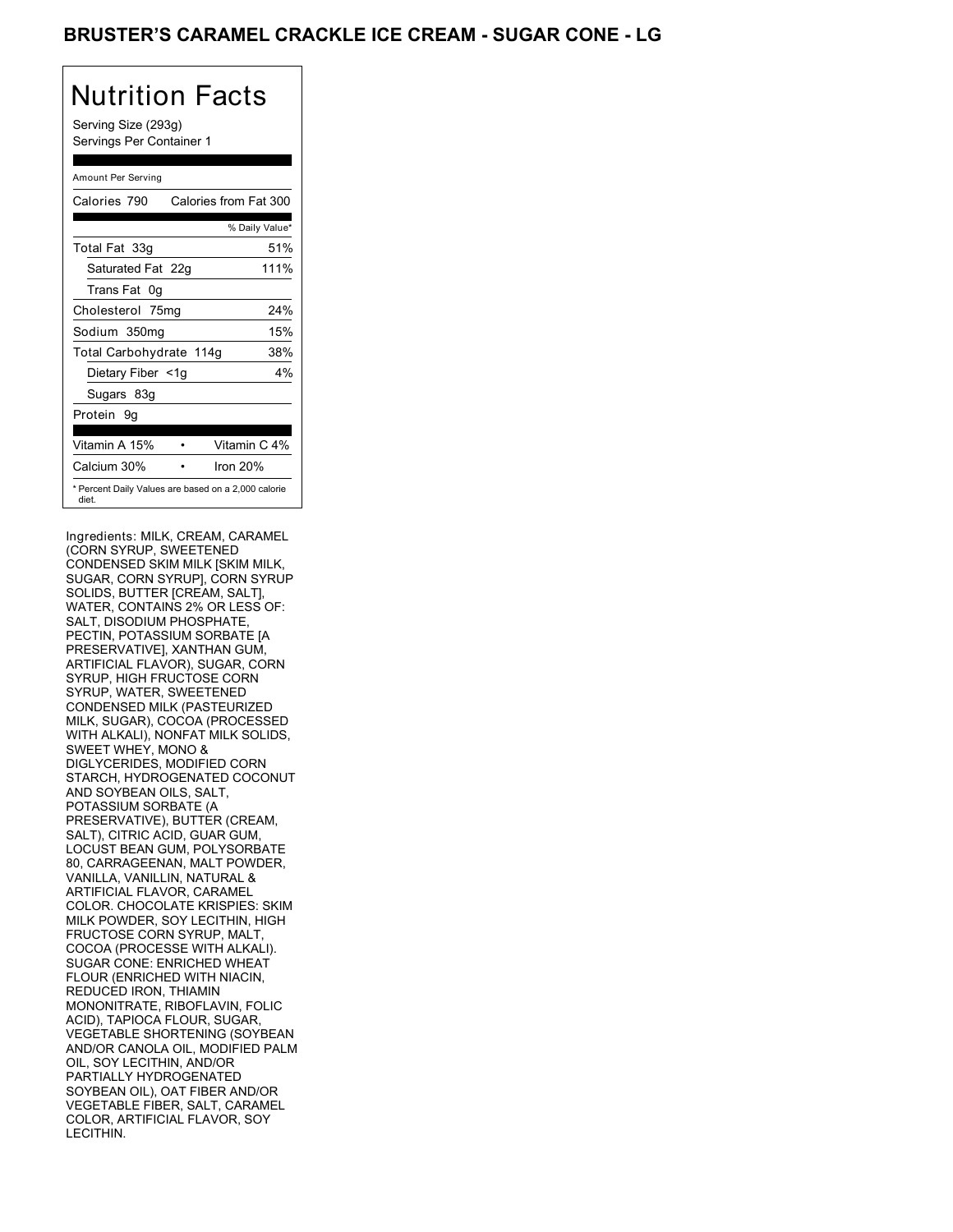## BRUSTER'S CARAMEL CRACKLE ICE CREAM - CAKE CONE - SM

# Nutrition Facts

Serving Size (146g) Servings Per Container 1

#### Amount Per Serving

| Calories 390           | Calories from Fat 150                               |
|------------------------|-----------------------------------------------------|
|                        | % Daily Value*                                      |
| Total Fat 17g          | 26%                                                 |
| Saturated Fat 11g      | 56%                                                 |
| Trans Fat 0q           |                                                     |
| Cholesterol 35mg       | 12%                                                 |
| Sodium 170mg           | 7%                                                  |
| Total Carbohydrate 56g | 19%                                                 |
| Dietary Fiber 0g       | 2%                                                  |
| Sugars 40g             |                                                     |
| Protein 5q             |                                                     |
|                        |                                                     |
| Vitamin A 8%           | Vitamin C 2%                                        |
| Calcium 15%            | Iron 10%                                            |
| diet.                  | * Percent Daily Values are based on a 2,000 calorie |

Ingredients: MILK, CREAM, CARAMEL (CORN SYRUP, SWEETENED CONDENSED SKIM MILK [SKIM MILK, SUGAR, CORN SYRUP], CORN SYRUP SOLIDS, BUTTER [CREAM, SALT], WATER, CONTAINS 2% OR LESS OF: SALT, DISODIUM PHOSPHATE PECTIN, POTASSIUM SORBATE [A PRESERVATIVE], XANTHAN GUM, ARTIFICIAL FLAVOR), SUGAR, CORN SYRUP, HIGH FRUCTOSE CORN SYRUP, WATER, SWEETENED CONDENSED MILK (PASTEURIZED MILK, SUGAR), COCOA (PROCESSED WITH ALKALI), NONFAT MILK SOLIDS, SWEET WHEY, MONO & DIGLYCERIDES, MODIFIED CORN STARCH, HYDROGENATED COCONUT AND SOYBEAN OILS, SALT, POTASSIUM SORBATE (A PRESERVATIVE), BUTTER (CREAM, SALT), CITRIC ACID, GUAR GUM, LOCUST BEAN GUM, POLYSORBATE 80, CARRAGEENAN, MALT POWDER, VANILLA, VANILLIN, NATURAL & ARTIFICIAL FLAVOR, CARAMEL COLOR. CHOCOLATE KRISPIES: SKIM MILK POWDER, SOY LECITHIN, HIGH FRUCTOSE CORN SYRUP, MALT, COCOA (PROCESSE WITH ALKALI). CAKE CONE: ENRICHED WHEAT FLOUR (ENRICHED WITH NIACIN, REDUCED IRON, THIAMIN MONONITRATE, RIBOFLAVIN, FOLIC ACID), TAPIOCA FLOUR, SUGAR, VEGETABLE OIL SHORTENING (SOYBEAN AND/OR CANOLA OIL, MODIFIED PALM OIL, SOY LECITHIN, AND/OR PARTIALLY HYDROGENATED SOYBEAN OIL), LEAVENING (SODIUM BICARBONATE, AMMONIUM BICARBONATE), SALT, NATURAL FLAVOR, ANNATTO (VEGETABLE COLOR).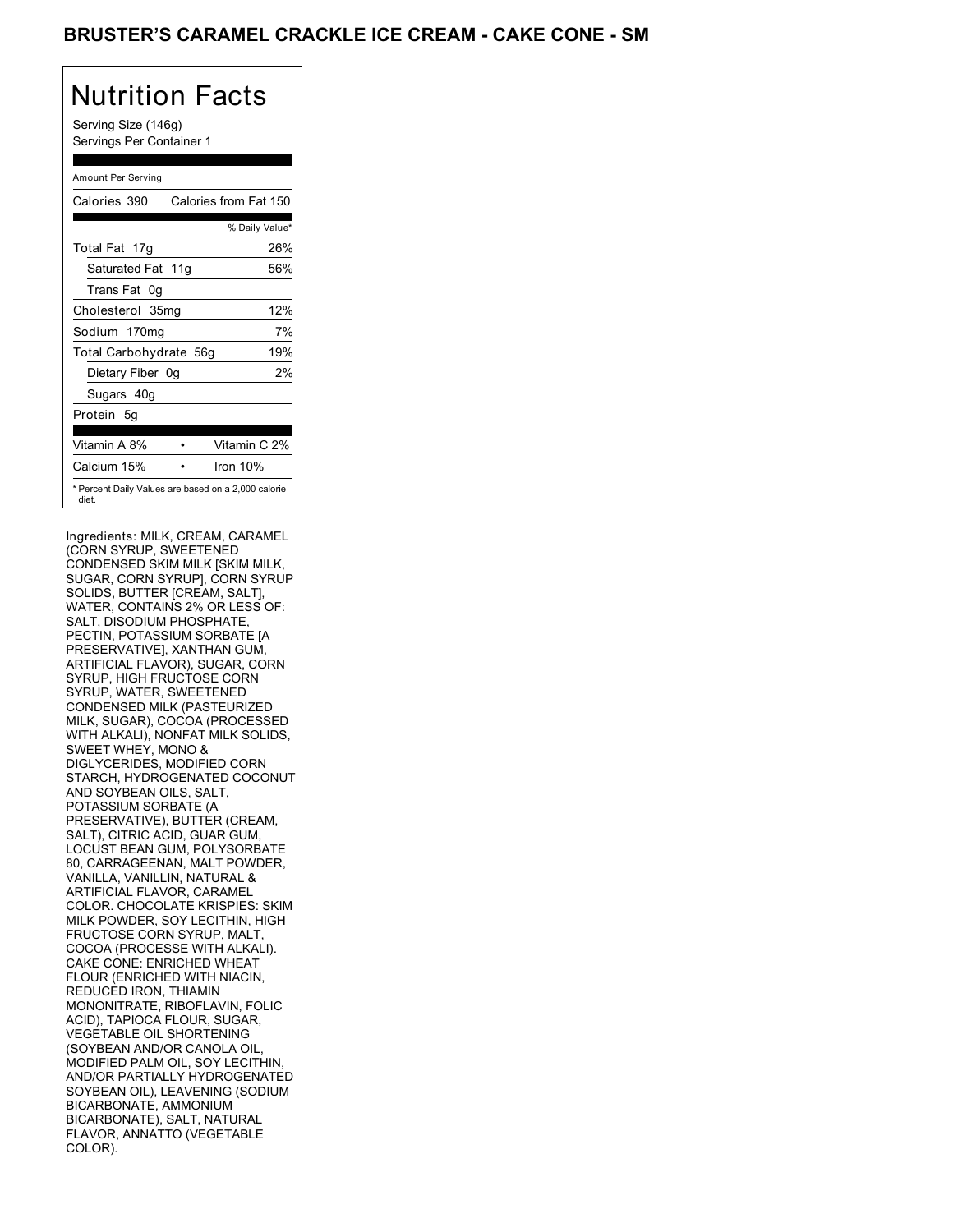## BRUSTER'S CARAMEL CRACKLE ICE CREAM - CAKE CONE - REG

# Nutrition Facts

Serving Size (216g) Servings Per Container 1

#### Amount Per Serving Calories 580 Calories from Fat 220 % Daily Value\* Total Fat 25g 38% Saturated Fat 17g 83% Trans Fat 0g Cholesterol 55mg 18% Sodium 260mg 11% Total Carbohydrate 81g 27% Dietary Fiber <1g 3% Sugars 60g Protein 7g Vitamin A 10% • Vitamin C 4% Calcium 20% • Iron 15% \* Percent Daily Values are based on a 2,000 calorie diet.

Ingredients: MILK, CREAM, CARAMEL (CORN SYRUP, SWEETENED CONDENSED SKIM MILK [SKIM MILK, SUGAR, CORN SYRUP], CORN SYRUP SOLIDS, BUTTER [CREAM, SALT], WATER, CONTAINS 2% OR LESS OF: SALT, DISODIUM PHOSPHATE PECTIN, POTASSIUM SORBATE [A PRESERVATIVE], XANTHAN GUM, ARTIFICIAL FLAVOR), SUGAR, CORN SYRUP, HIGH FRUCTOSE CORN SYRUP, WATER, SWEETENED CONDENSED MILK (PASTEURIZED MILK, SUGAR), COCOA (PROCESSED WITH ALKALI), NONFAT MILK SOLIDS, SWEET WHEY, MONO & DIGLYCERIDES, MODIFIED CORN STARCH, HYDROGENATED COCONUT AND SOYBEAN OILS, SALT, POTASSIUM SORBATE (A PRESERVATIVE), BUTTER (CREAM, SALT), CITRIC ACID, GUAR GUM, LOCUST BEAN GUM, POLYSORBATE 80, CARRAGEENAN, MALT POWDER, VANILLA, VANILLIN, NATURAL & ARTIFICIAL FLAVOR, CARAMEL COLOR. CHOCOLATE KRISPIES: SKIM MILK POWDER, SOY LECITHIN, HIGH FRUCTOSE CORN SYRUP, MALT, COCOA (PROCESSE WITH ALKALI). CAKE CONE: ENRICHED WHEAT FLOUR (ENRICHED WITH NIACIN, REDUCED IRON, THIAMIN MONONITRATE, RIBOFLAVIN, FOLIC ACID), TAPIOCA FLOUR, SUGAR, VEGETABLE OIL SHORTENING (SOYBEAN AND/OR CANOLA OIL, MODIFIED PALM OIL, SOY LECITHIN, AND/OR PARTIALLY HYDROGENATED SOYBEAN OIL), LEAVENING (SODIUM BICARBONATE, AMMONIUM BICARBONATE), SALT, NATURAL FLAVOR, ANNATTO (VEGETABLE COLOR).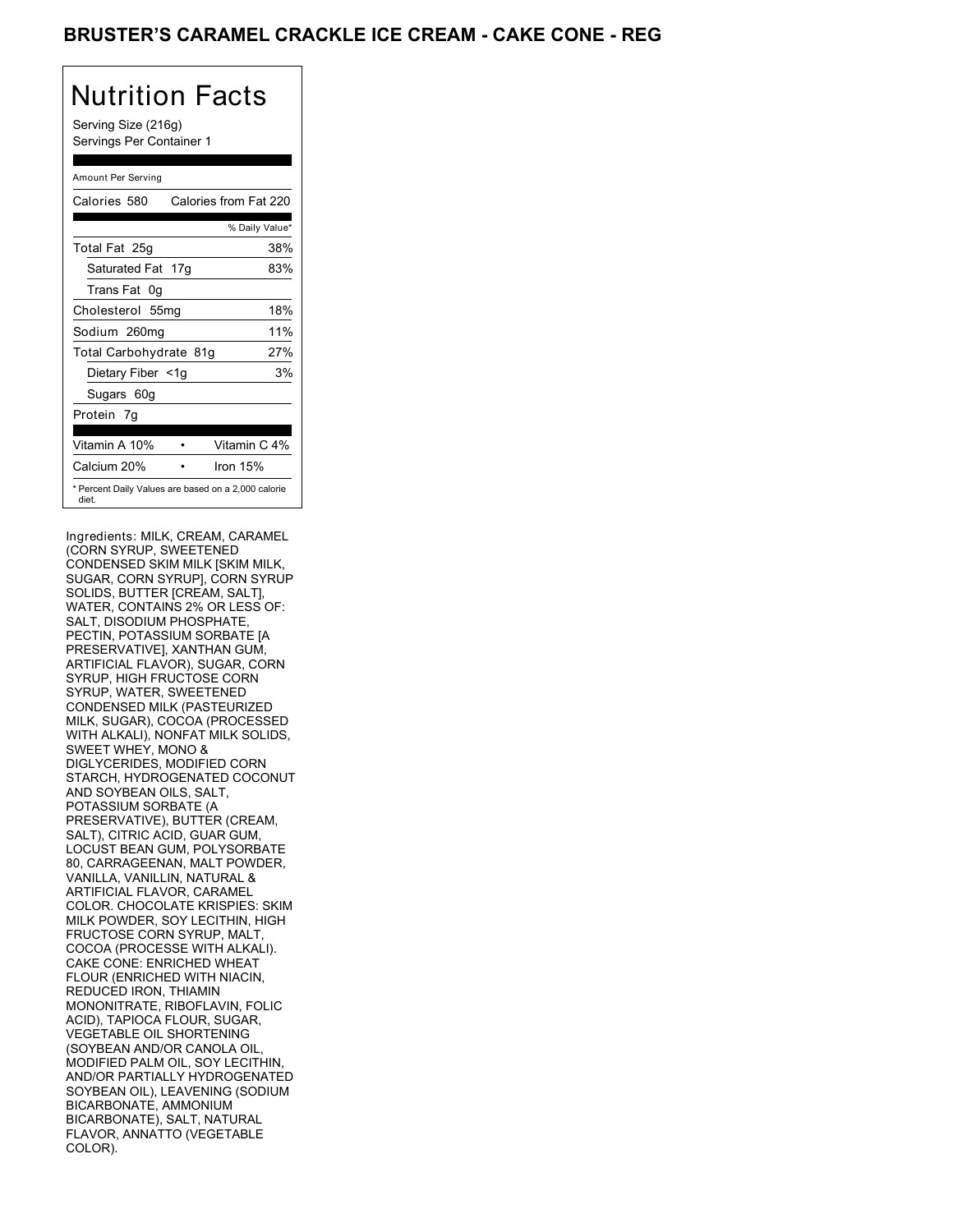## BRUSTER'S CARAMEL CRACKLE ICE CREAM - CAKE CONE - LG

# Nutrition Facts

Serving Size (286g) Servings Per Container 1

### Amount Per Serving Calories 760 Calories from Fat 300 % Daily Value\* Total Fat 33g 51% Saturated Fat 22q 111% Trans Fat 0g Cholesterol 75mg 24%

| Sodium 340mg                                                 |              | 14% |
|--------------------------------------------------------------|--------------|-----|
| Total Carbohydrate 107g                                      |              | 36% |
| Dietary Fiber <1g                                            |              | 4%  |
| Sugars 80g                                                   |              |     |
| Protein 9q                                                   |              |     |
|                                                              |              |     |
| Vitamin A 15%                                                | Vitamin C 4% |     |
| Calcium 30%                                                  | Iron 20%     |     |
| * Percent Daily Values are based on a 2,000 calorie<br>diet. |              |     |

Ingredients: MILK, CREAM, CARAMEL (CORN SYRUP, SWEETENED CONDENSED SKIM MILK [SKIM MILK, SUGAR, CORN SYRUP], CORN SYRUP SOLIDS, BUTTER [CREAM, SALT], WATER, CONTAINS 2% OR LESS OF: SALT, DISODIUM PHOSPHATE PECTIN, POTASSIUM SORBATE [A PRESERVATIVE], XANTHAN GUM, ARTIFICIAL FLAVOR), SUGAR, CORN SYRUP, HIGH FRUCTOSE CORN SYRUP, WATER, SWEETENED CONDENSED MILK (PASTEURIZED MILK, SUGAR), COCOA (PROCESSED WITH ALKALI), NONFAT MILK SOLIDS, SWEET WHEY, MONO & DIGLYCERIDES, MODIFIED CORN STARCH, HYDROGENATED COCONUT AND SOYBEAN OILS, SALT, POTASSIUM SORBATE (A PRESERVATIVE), BUTTER (CREAM, SALT), CITRIC ACID, GUAR GUM, LOCUST BEAN GUM, POLYSORBATE 80, CARRAGEENAN, MALT POWDER, VANILLA, VANILLIN, NATURAL & ARTIFICIAL FLAVOR, CARAMEL COLOR. CHOCOLATE KRISPIES: SKIM MILK POWDER, SOY LECITHIN, HIGH FRUCTOSE CORN SYRUP, MALT, COCOA (PROCESSE WITH ALKALI). CAKE CONE: ENRICHED WHEAT FLOUR (ENRICHED WITH NIACIN, REDUCED IRON, THIAMIN MONONITRATE, RIBOFLAVIN, FOLIC ACID), TAPIOCA FLOUR, SUGAR, VEGETABLE OIL SHORTENING (SOYBEAN AND/OR CANOLA OIL, MODIFIED PALM OIL, SOY LECITHIN, AND/OR PARTIALLY HYDROGENATED SOYBEAN OIL), LEAVENING (SODIUM BICARBONATE, AMMONIUM BICARBONATE), SALT, NATURAL FLAVOR, ANNATTO (VEGETABLE COLOR).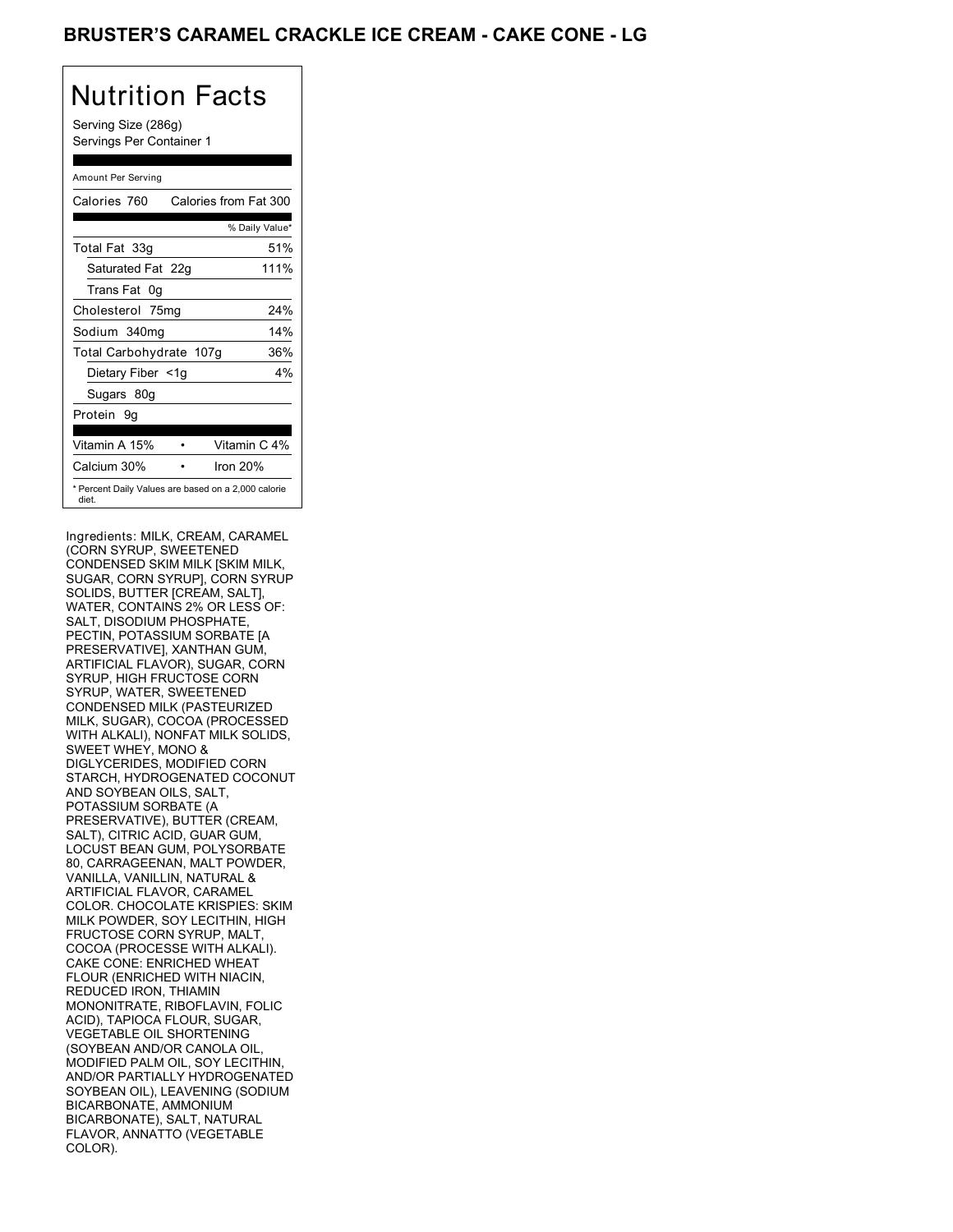## BRUSTER'S CARAMEL CRACKLE ICE CREAM - WAFFLE CONE - SM

# Nutrition Facts

Serving Size (170g) Servings Per Container 1

#### Amount Per Serving

| Calories 500           | Calories from Fat 180                               |
|------------------------|-----------------------------------------------------|
|                        | % Daily Value*                                      |
| Total Fat 20g          | 30%                                                 |
| Saturated Fat 12g      | 59%                                                 |
| Trans Fat 0g           |                                                     |
| Cholesterol 45mg       | 15%                                                 |
| Sodium 160mg           | 7%                                                  |
| Total Carbohydrate 74g | 25%                                                 |
| Dietary Fiber 0g       | 2%                                                  |
| Sugars 50g             |                                                     |
| Protein 6q             |                                                     |
|                        |                                                     |
| Vitamin A 8%           | Vitamin C 2%                                        |
| Calcium 15%            | Iron 15%                                            |
| diet.                  | * Percent Daily Values are based on a 2,000 calorie |

Ingredients: MILK, CREAM, CARAMEL (CORN SYRUP, SWEETENED CONDENSED SKIM MILK [SKIM MILK, SUGAR, CORN SYRUP], CORN SYRUP SOLIDS, BUTTER [CREAM, SALT], WATER, CONTAINS 2% OR LESS OF: SALT, DISODIUM PHOSPHATE PECTIN, POTASSIUM SORBATE [A PRESERVATIVE], XANTHAN GUM, ARTIFICIAL FLAVOR), SUGAR, CORN SYRUP, HIGH FRUCTOSE CORN SYRUP, WATER, SWEETENED CONDENSED MILK (PASTEURIZED MILK, SUGAR), COCOA (PROCESSED WITH ALKALI), NONFAT MILK SOLIDS, SWEET WHEY, MONO & DIGLYCERIDES, MODIFIED CORN STARCH, HYDROGENATED COCONUT AND SOYBEAN OILS, SALT, POTASSIUM SORBATE (A PRESERVATIVE), BUTTER (CREAM, SALT), CITRIC ACID, GUAR GUM, LOCUST BEAN GUM, POLYSORBATE 80, CARRAGEENAN, MALT POWDER, VANILLA, VANILLIN, NATURAL & ARTIFICIAL FLAVOR, CARAMEL COLOR. CHOCOLATE KRISPIES: SKIM MILK POWDER, SOY LECITHIN, HIGH FRUCTOSE CORN SYRUP, MALT, COCOA (PROCESSE WITH ALKALI). WAFFLE CONE: ENRICHED BLEACHED WHEAT FLOUR (ENRICHED WITH NIACIN, REDUCED IRON, THIAMIN MONONITRATE, RIBOFLAVIN, FOLIC ACID), SUGAR, VEGETABLE SHORTENING (PARTIALLY HYDROGENATED SOYBEAN AND COTTONSEED OILS), WHOLE EGG, ARTIFICIAL FLAVOR (INCLUDING MALTODEXTRIN, MODIFIED CORNSTARCH, BUTTER, BUTTERMILK), DEXTROSE, SOY LECITHIN, ARTIFICIAL VANILLA FLAVOR.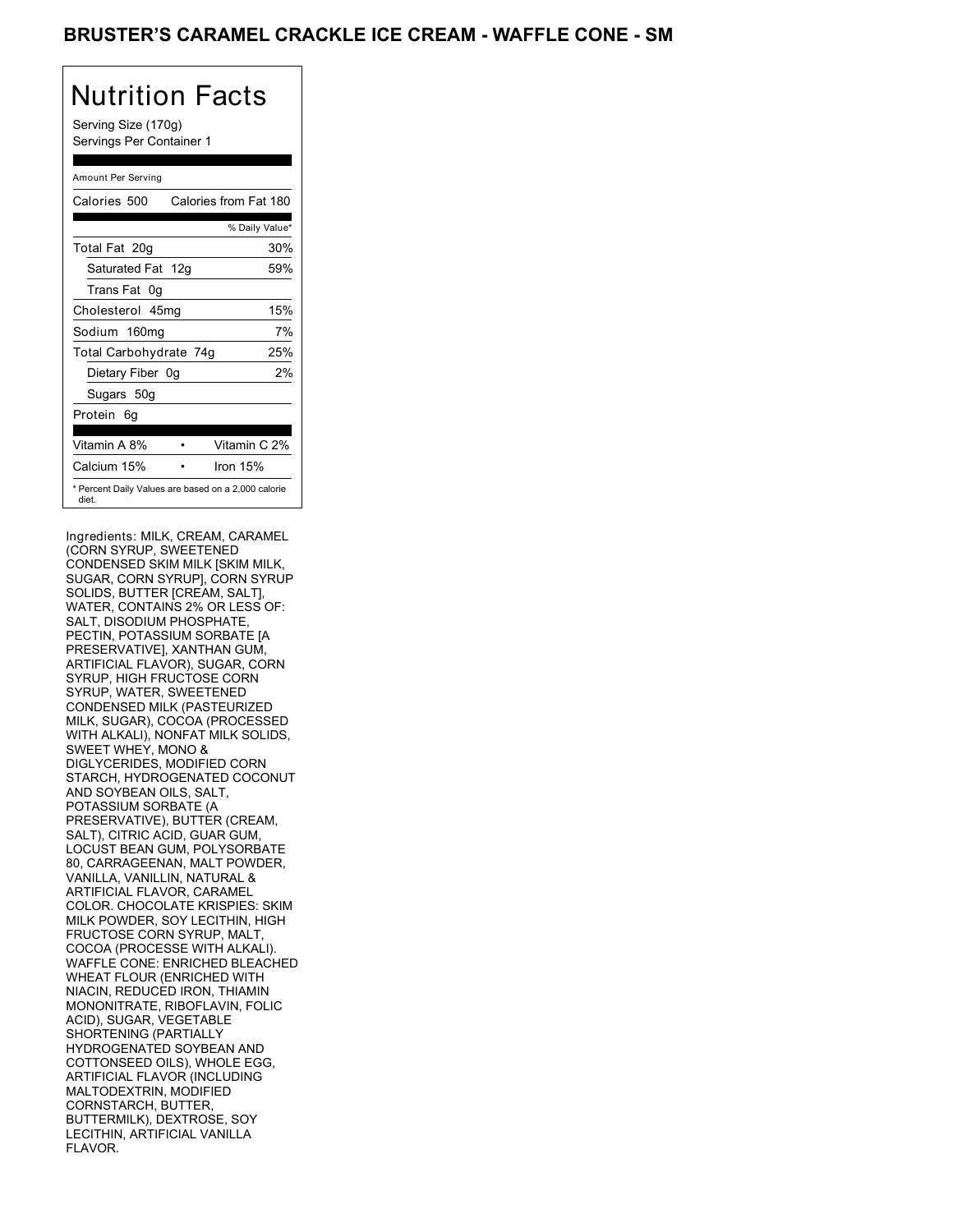## BRUSTER'S CARAMEL CRACKLE ICE CREAM - WAFFLE CONE - REG

# Nutrition Facts

Serving Size (240g) Servings Per Container 1

#### Amount Per Serving

| Calories 680                                                 | Calories from Fat 250 |
|--------------------------------------------------------------|-----------------------|
|                                                              | % Daily Value*        |
| Total Fat 28g                                                | 43%                   |
| Saturated Fat 17g                                            | 87%                   |
| Trans Fat 0g                                                 |                       |
| Cholesterol 65mg                                             | 21%                   |
| Sodium 250mg                                                 | 10%                   |
| Total Carbohydrate 99g                                       | 33%                   |
| Dietary Fiber <1g                                            | 3%                    |
| Sugars 71g                                                   |                       |
| Protein 8g                                                   |                       |
| Vitamin A 10%                                                | Vitamin C 4%          |
|                                                              |                       |
| Calcium 20%                                                  | Iron 15%              |
| * Percent Daily Values are based on a 2,000 calorie<br>diet. |                       |

Ingredients: MILK, CREAM, CARAMEL (CORN SYRUP, SWEETENED CONDENSED SKIM MILK [SKIM MILK, SUGAR, CORN SYRUP], CORN SYRUP SOLIDS, BUTTER [CREAM, SALT], WATER, CONTAINS 2% OR LESS OF: SALT, DISODIUM PHOSPHATE PECTIN, POTASSIUM SORBATE [A PRESERVATIVE], XANTHAN GUM, ARTIFICIAL FLAVOR), SUGAR, CORN SYRUP, HIGH FRUCTOSE CORN SYRUP, WATER, SWEETENED CONDENSED MILK (PASTEURIZED MILK, SUGAR), COCOA (PROCESSED WITH ALKALI), NONFAT MILK SOLIDS, SWEET WHEY, MONO & DIGLYCERIDES, MODIFIED CORN STARCH, HYDROGENATED COCONUT AND SOYBEAN OILS, SALT, POTASSIUM SORBATE (A PRESERVATIVE), BUTTER (CREAM, SALT), CITRIC ACID, GUAR GUM, LOCUST BEAN GUM, POLYSORBATE 80, CARRAGEENAN, MALT POWDER, VANILLA, VANILLIN, NATURAL & ARTIFICIAL FLAVOR, CARAMEL COLOR. CHOCOLATE KRISPIES: SKIM MILK POWDER, SOY LECITHIN, HIGH FRUCTOSE CORN SYRUP, MALT, COCOA (PROCESSE WITH ALKALI). WAFFLE CONE: ENRICHED BLEACHED WHEAT FLOUR (ENRICHED WITH NIACIN, REDUCED IRON, THIAMIN MONONITRATE, RIBOFLAVIN, FOLIC ACID), SUGAR, VEGETABLE SHORTENING (PARTIALLY HYDROGENATED SOYBEAN AND COTTONSEED OILS), WHOLE EGG, ARTIFICIAL FLAVOR (INCLUDING MALTODEXTRIN, MODIFIED CORNSTARCH, BUTTER, BUTTERMILK), DEXTROSE, SOY LECITHIN, ARTIFICIAL VANILLA FLAVOR.